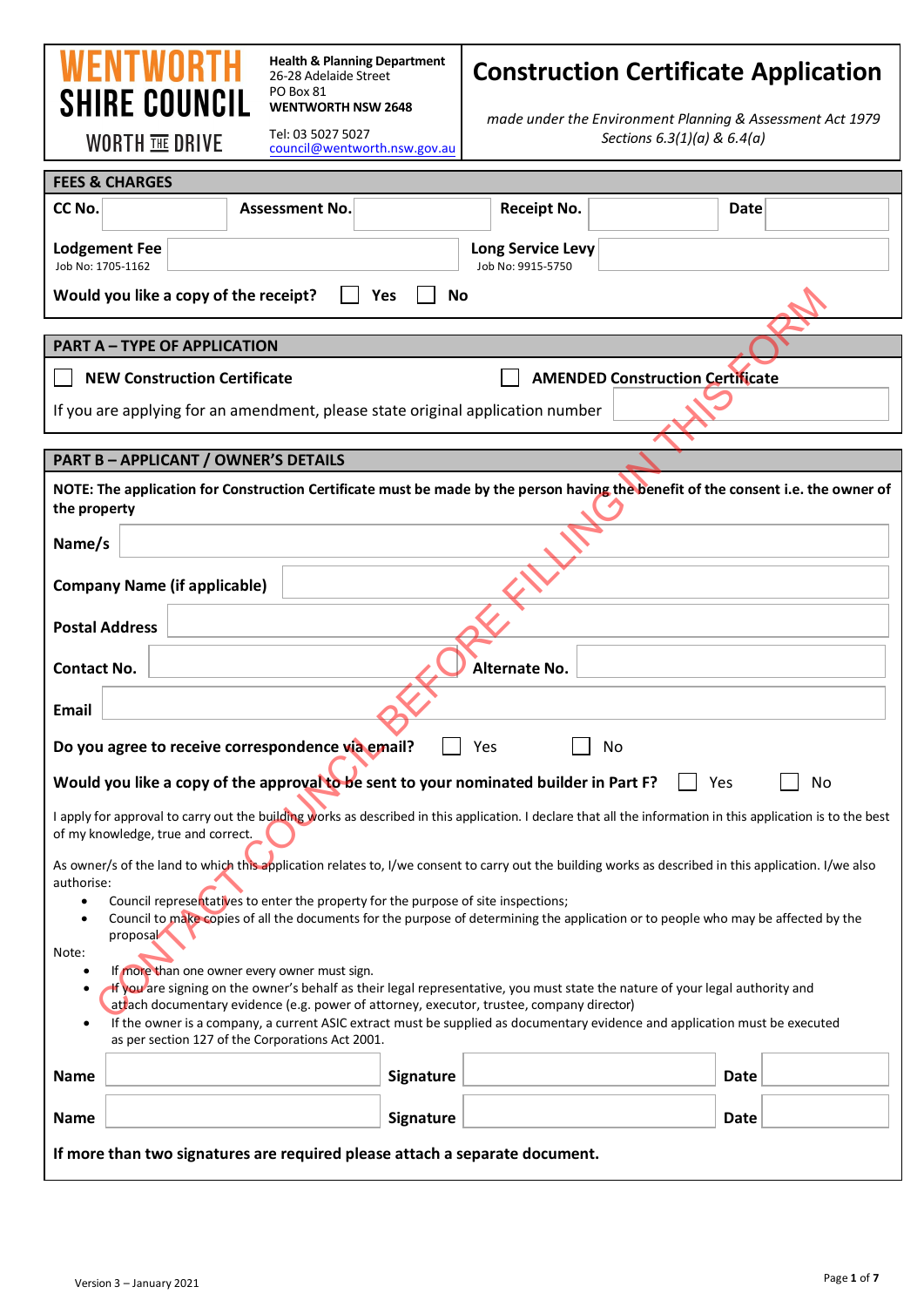| <b>PART C - PROPERTY DETAILS</b>                                                                          |                      |                         |                |                           |  |
|-----------------------------------------------------------------------------------------------------------|----------------------|-------------------------|----------------|---------------------------|--|
| Lot / Section / DP Numbers can be found on the Rates Notice or Certificate of Title for the land.         |                      |                         |                |                           |  |
| <b>Street No.</b>                                                                                         | <b>Street Name</b>   |                         |                |                           |  |
| <b>Town/Locality</b>                                                                                      |                      |                         |                | Postcode                  |  |
| Lot No/s                                                                                                  | <b>Section</b>       |                         | DP No/s        |                           |  |
| <b>PART D - DEVELOPMENT CONSENT DETAILS</b>                                                               |                      |                         |                |                           |  |
| DA No.                                                                                                    | <b>Date Approved</b> |                         |                | <b>BCA Classification</b> |  |
| <b>Description of approved works</b>                                                                      |                      |                         |                |                           |  |
|                                                                                                           |                      |                         |                |                           |  |
| <b>PART E - DEVELOPMENT DETAILS</b>                                                                       |                      |                         |                |                           |  |
| Detailed description of proposed work                                                                     |                      |                         |                |                           |  |
|                                                                                                           |                      |                         | <b>VITO IT</b> |                           |  |
|                                                                                                           |                      |                         |                |                           |  |
|                                                                                                           |                      |                         |                |                           |  |
|                                                                                                           |                      |                         |                |                           |  |
|                                                                                                           |                      |                         |                |                           |  |
| \$<br><b>Estimated Cost of Development</b>                                                                |                      |                         |                |                           |  |
| <b>PART F - BUILDER'S DETAILS</b>                                                                         |                      |                         |                |                           |  |
| <b>Owner/Builder</b>                                                                                      |                      | <b>Licensed Builder</b> |                |                           |  |
| Owner/ Builder Permit No. or Builders Licence No.                                                         |                      |                         |                | <b>Expiry Date</b>        |  |
|                                                                                                           |                      |                         |                |                           |  |
| <b>Company Name (if applicable)</b>                                                                       |                      |                         |                |                           |  |
| <b>Contact Person</b>                                                                                     |                      |                         |                |                           |  |
| <b>Company Address</b>                                                                                    |                      |                         |                |                           |  |
| <b>Postal Address</b>                                                                                     |                      |                         |                |                           |  |
| <b>Contact No.</b>                                                                                        |                      | Alternate No.           |                |                           |  |
| <b>Email</b>                                                                                              |                      |                         |                |                           |  |
| <b>PART G - HOME BUILDER COMPENSATION FUND</b>                                                            |                      |                         |                |                           |  |
| Note: Required for works to be completed by a licensed builder where the value of works exceeds \$20,000. |                      |                         |                |                           |  |
| Required<br>Yes<br><b>No</b>                                                                              |                      |                         |                |                           |  |
|                                                                                                           |                      |                         |                |                           |  |
| <b>Insurer</b>                                                                                            |                      |                         |                |                           |  |

| <b>Policy No</b> | Policy<br>Date |  |
|------------------|----------------|--|
|                  |                |  |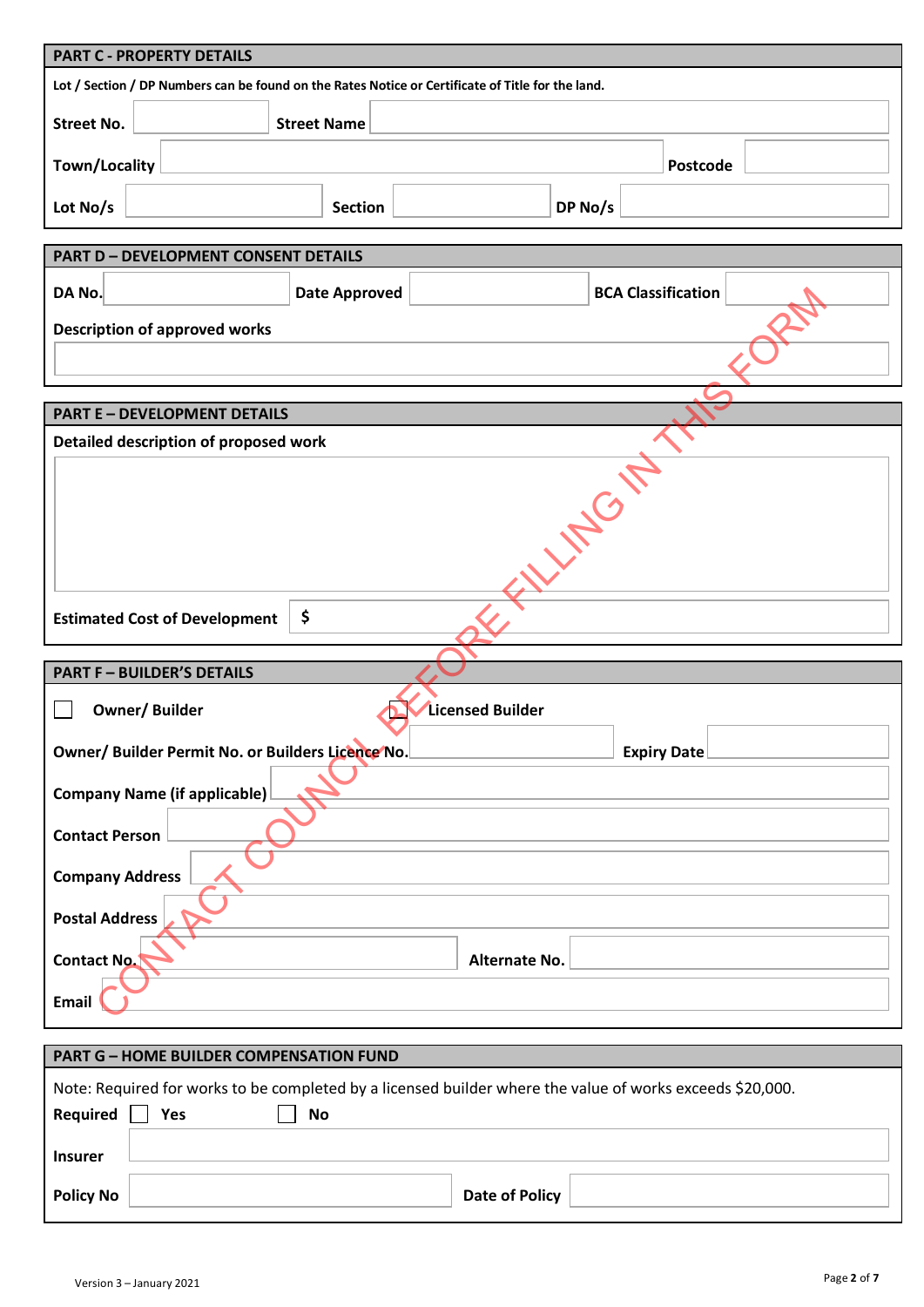| <b>PART H - PRINCIPAL CERTIFIER (PC)</b>                                                                                                                                                                                  |                                                                                                                                                                                                                                                                            |  |  |
|---------------------------------------------------------------------------------------------------------------------------------------------------------------------------------------------------------------------------|----------------------------------------------------------------------------------------------------------------------------------------------------------------------------------------------------------------------------------------------------------------------------|--|--|
| Note: Only the person having the benefit of the construction certificate (i.e. the owner or in the case of a company an<br>authorised representative of the company) may appoint a principal certifier.                   |                                                                                                                                                                                                                                                                            |  |  |
|                                                                                                                                                                                                                           | I agree for Wentworth Shire Council to undertake the role of PC for this development. As such Wentworth Shire<br>Council Officers will inspect the building work.                                                                                                          |  |  |
| I may appoint Wentworth Shire Council as PC at a later date. Alternatively, I may appoint a registered certifier. I<br>will not commence any building work until I have appointed a PC.                                   |                                                                                                                                                                                                                                                                            |  |  |
| <b>PART I-BUILDING STATISTICS</b>                                                                                                                                                                                         |                                                                                                                                                                                                                                                                            |  |  |
| <b>Site Area</b>                                                                                                                                                                                                          | Proposed Floor Area (m <sup>2</sup> )                                                                                                                                                                                                                                      |  |  |
| No. of existing dwellings on site                                                                                                                                                                                         | No. of dwellings to be demolished                                                                                                                                                                                                                                          |  |  |
| No. of proposed dwellings on site                                                                                                                                                                                         | No. of storeys of proposed building                                                                                                                                                                                                                                        |  |  |
| Is the new building to be attached to:                                                                                                                                                                                    | <b>New Building</b><br>Standalone / Freestanding<br><b>Existing Building</b>                                                                                                                                                                                               |  |  |
|                                                                                                                                                                                                                           |                                                                                                                                                                                                                                                                            |  |  |
| <b>PART J - SUPPORTING INFORMATION</b>                                                                                                                                                                                    |                                                                                                                                                                                                                                                                            |  |  |
| To enable assessment of your application, Council requires 3 copies of the following supporting information. Please note,<br>if the information is not provided this may lead to your application be delayed or rejected. |                                                                                                                                                                                                                                                                            |  |  |
| Plans                                                                                                                                                                                                                     |                                                                                                                                                                                                                                                                            |  |  |
| Site Plan<br>$\circ$                                                                                                                                                                                                      |                                                                                                                                                                                                                                                                            |  |  |
| <b>Elevation Plan</b><br>$\circ$                                                                                                                                                                                          |                                                                                                                                                                                                                                                                            |  |  |
| Floor Plan<br>O                                                                                                                                                                                                           |                                                                                                                                                                                                                                                                            |  |  |
| <b>Sectional Plans</b><br>$\circ$                                                                                                                                                                                         |                                                                                                                                                                                                                                                                            |  |  |
| EX OREX<br><b>Basix Certificate</b>                                                                                                                                                                                       |                                                                                                                                                                                                                                                                            |  |  |
| Specifications                                                                                                                                                                                                            |                                                                                                                                                                                                                                                                            |  |  |
| <b>Structural Design and Computations</b>                                                                                                                                                                                 |                                                                                                                                                                                                                                                                            |  |  |
| Copy of Home Builder Compensation Fund Policy (where applicable)                                                                                                                                                          |                                                                                                                                                                                                                                                                            |  |  |
| Copy of Owner Builder Permit (where applicable)                                                                                                                                                                           |                                                                                                                                                                                                                                                                            |  |  |
| Contract Agreement for the Performance of Certification Work - refer Attachment A                                                                                                                                         |                                                                                                                                                                                                                                                                            |  |  |
| Please note: further information may be required once the documentation has been assessed by Council's Building<br>Surveyor.                                                                                              |                                                                                                                                                                                                                                                                            |  |  |
| <b>Privacy and Personal Information Protection Notice</b>                                                                                                                                                                 |                                                                                                                                                                                                                                                                            |  |  |
|                                                                                                                                                                                                                           |                                                                                                                                                                                                                                                                            |  |  |
|                                                                                                                                                                                                                           | The personal information provided on this form is collected by Wentworth Shire Council for the purposes of processing this application<br>by Council Employees and other authorised persons. This form will be stored within Council's record management system and may be |  |  |

#### **Privacy and Personal Information Protection Notice**

The personal information provided on this form is collected by Wentworth Shire Council for the purposes of processing this application by Council Employees and other authorised persons. This form will be stored within Council's record management system and may be available for public access and/or disclosure under various NSW Government legislation.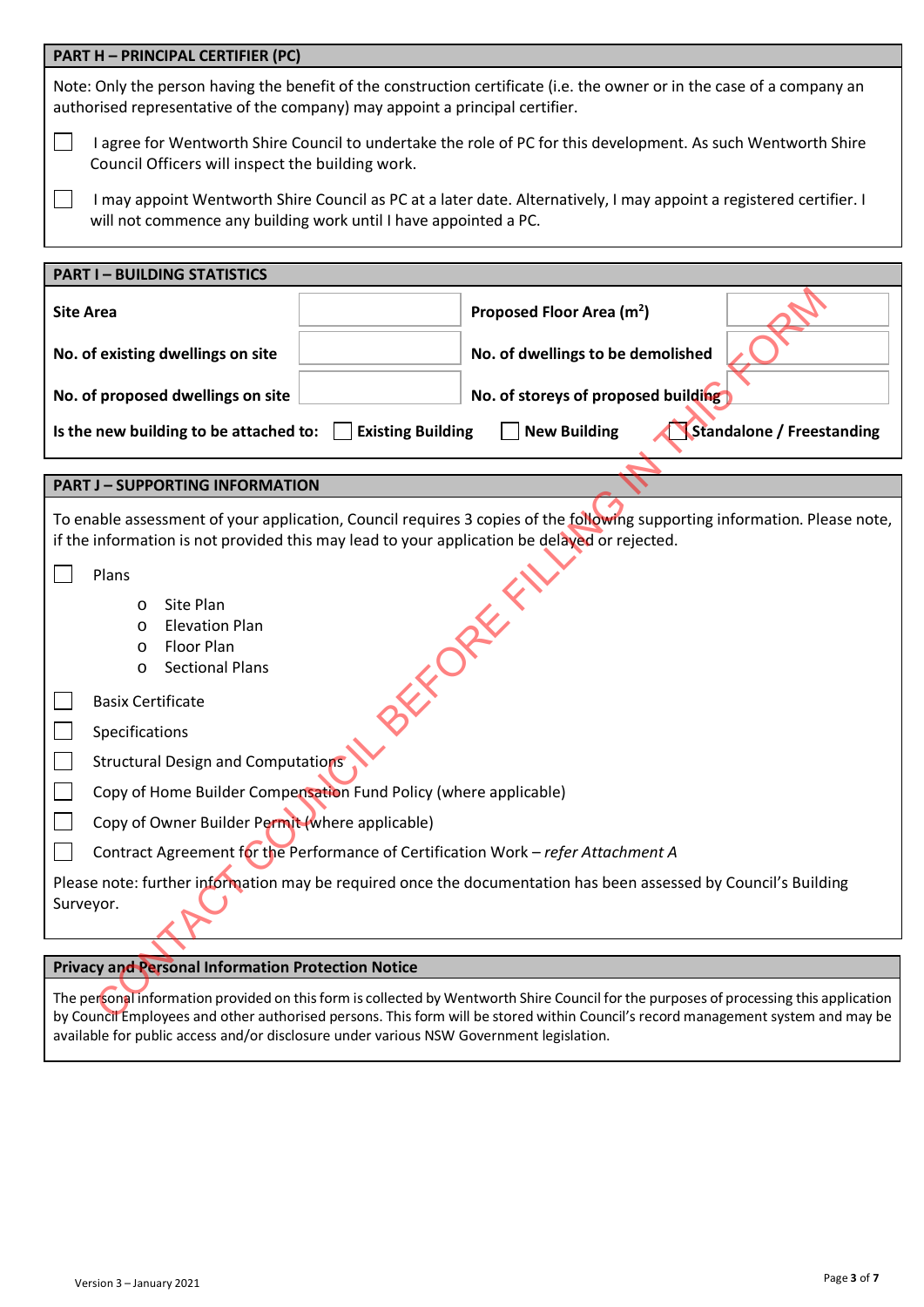

**Health & Planning Department** 26-28 Adelaide Street PO Box 81 **WENTWORTH NSW 2648** 

**WORTH THE DRIVE** 

Tel: 03 5027 5027 [council@wentworth.nsw.gov.au](mailto:council@wentworth.nsw.gov.au)

### **Construction Certificate Application**

Notes for completing Construction Certificate Application

#### **FEES & CHARGES**

There are two fees that are payable on lodgement of this application. These are:

- **Lodgement Fee** This is a fee charged by Council that is set by the NSW Government, which is aimed at covering a portion of Council's costs for the processing of the application.
- **Long Service Levy** This is a levy on building and construction work in NSW costing \$25,000 and above. The levy is paid into a fund administered by the Long Service Corporation, and from this fund, the Corporation makes long service payments to building and construction workers. For further information, or to calculate your fee visit http://www.longservice.nsw.gov.au.

A schedule of fees are available on the Wentworth Shire website under the Council Business Tab. Alternatively you can call Council's Health & Planning Division on 03 5027 5027.

#### **PART A – TYPE OF APPLICATION**

This section asks you to select the type of application you wish to apply for.

#### **PART B – APPLICANT / OWNER'S DETAILS**

Only the beneficiary of the consent can apply for a Construction Certificate, which in most cases would be the rated owner of the land. The owner of the land is generally the people/ company listed on the Title to the Land. All owners listed on the title must sign the application form giving consent to the proposed development / building works. If there is not enough room, please attach a separate document.

If the owner is a Company/ partnership etc, then evidence of role of signatories is to be supplied in the form of a Company Extract from the ASIC website.

#### **PART C – PROPERTY DETAILS**

This section asks you to provide details on the land where the development / building work is to be situated. These details are available on your rates notice or a Certificate of Title. NOTE: Not all properties have a section number.

#### **PART D – DEVELOPMENT CONSENT DETAILS**

Before you get to the Construction Certificate, you would've already applied for a Development Application (DA). Provide the Development Application Number (DA No.), date approved and BCA Classification of your approved Development. These details are available on the Notice of Determination that was sent to you once your Development Application was approved. Counter the activation of the mail is a service controllant and controllant and the controllant and the controllant and the controllant and the controllant and the controllant and the controllant and the controllant of the

#### **PART E – DEVELOPMENT DETAILS**

Provide a detailed description of your proposal including any details such as building works, earthworks and any demolition work to be carried out. If there is not enough room, please attach a separate document.

The cost of the project should include but not limited to building construction, building materials, landscaping, drainage, fencing, labour and drainage but not include the cost of the land.

### **PART F – BUILDER'S DETAILS**

There are 2 options available:

- **Owner Builder** This is where you complete the works yourself. An Owner Builder permit is required for works valued over \$10,000 and if works are valued over \$20,000 you will need to complete an owner-builder course. For further information please visit www.fairtrading.nsw.gov.au. Before you can apply for an owner-builder permit you must have an approved Development Application (DA) or Complying Development Certificate(CDC).
- **Licensed Builder –** This is a builder that is licensed to complete works in NSW. To check to see if a builder is licensed in NSW please visit<https://www.onegov.nsw.gov.au/LicenceCheck/>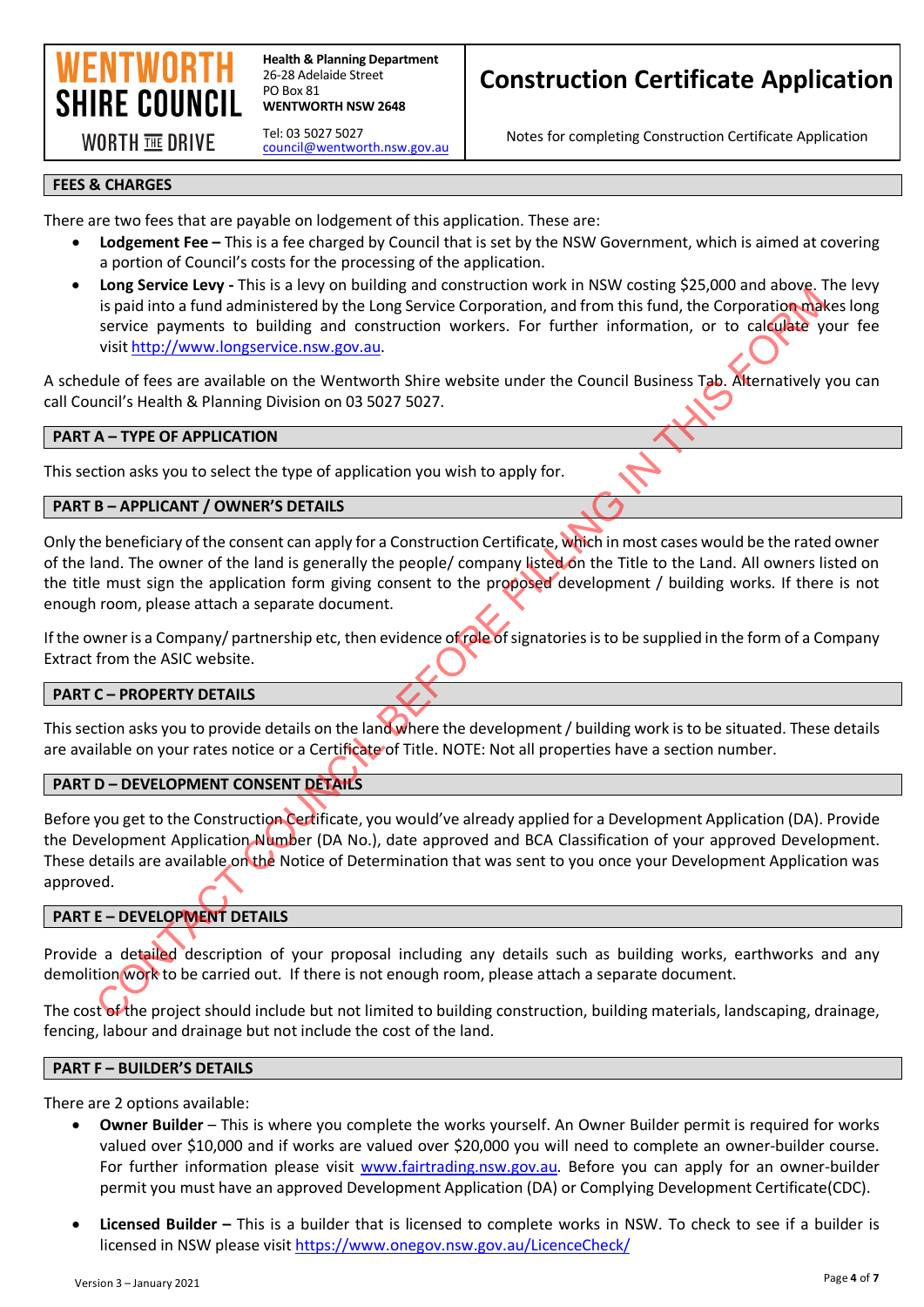#### **PART G – HOME BUILDING COMPENSATION FUND**

The Home Building Compensation Fund has been set up by Fair Trading NSW as a comprehensive protection regime for homeowners undertaking residential building projects in NSW where the contract price exceeds \$20,000. For further information please visit www.fairtrading.nsw.gov.au.

#### **PART H – PRINCIPAL CERTIFIER (PC)**

The role of a PC is to ensure that the development is carried out in accordance with the approved plans, specifications and conditions listed on the approvals and that the construction is built in accordance with the Building Code of Australia (BCA).

It is the owner's responsibility to appoint a PC this can be Council or a Private Registered Certifier. Once chosen, this cannot be changed.

#### **PART I – BUILDING STATISTICS**

These are required by the Australian Bureau of Statistics (ABS) and contribute to key economic indicators for the country.

#### **PART J – SUPPORTING INFORMATION**

All Complying Development Applications require the following Information to be submitted with the application form.

**Site Plan** *A site plan is a birds-eye view of the existing and proposed development on the site and its position in relation to boundaries and neighbouring developments.* 

- North point and scale
- Street name and number
- Name and contact details of who prepared the plans
- Location of
	- o property boundaries and
	- o any existing physical and natural features e.g. building, vegetation, driveways etc
	- o Existing easements and/or utility services e.g. water, sewer, stormwater drains, discharge points etc
	- o Existing and proposed structure/s and/or additions
	- o Vehicle access and car parking
	- o New vehicle crossings
- Site dimensions (length, width and site area)
- Relative location of adioining buildings
- **Existing and proposed site ground levels and floor levels**
- Contour lines of site and spot levels at all corners of the building
- Extent of any cut and fill to be carried out
- Swimming Pools must show pool fencing, gates, reduced height levels (RLs) reduced to existing/proposed levels, location of filters/pumps and backwash connections. be changed.<br>
The required by the Australian Bureau of Statistics (ABS) and contribute to key economic indicators for the contributions required to the station of the existing of the contribution of the station of the exist

**Elevation Plans** *Elevation plans are a side on view of your proposal that shows all 4 sides (north, south, east and west).*

- Height of existing and proposed structure/s and/or additions
- Existing and proposed surface finishes e.g. brick wall, tile, colourbond roof
- Location and heights of windows
- Levels for roof ridge, floor and ceiling (expressed as Reduced Levels (RLs) or levels to AHD
- Roof Pitch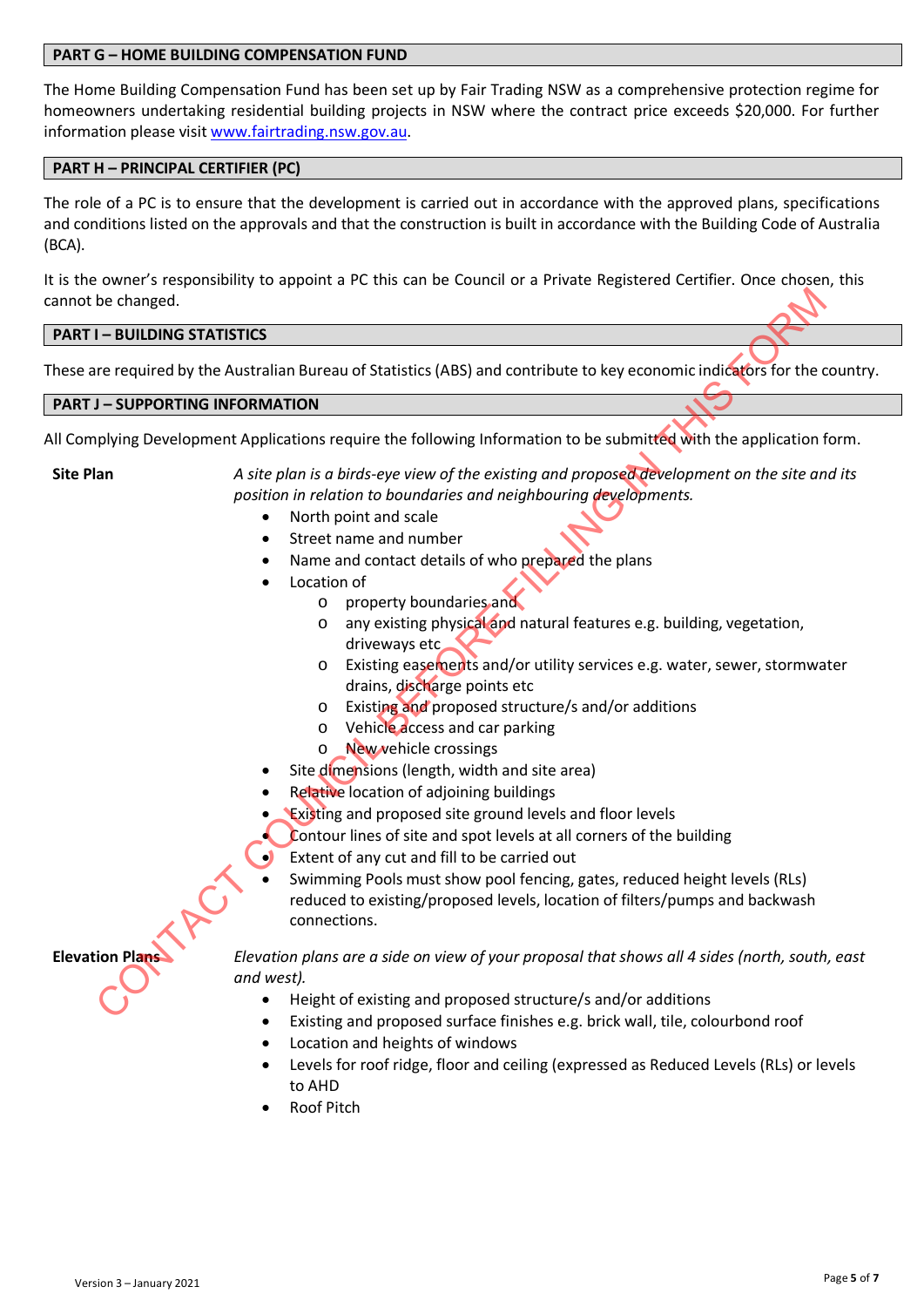#### **PART J – SUPPORTING INFORMATION CONTINUED**

| <b>Floor Plans</b>       | A floor plan is a birds-eye view of your existing and/or proposed layout of rooms within the<br>development.             |
|--------------------------|--------------------------------------------------------------------------------------------------------------------------|
|                          | Existing Internal layout (required for alterations and additions)<br>Proposed internal layout                            |
|                          | The above plans should include:                                                                                          |
|                          | Room uses, wall/partitions, areas and dimensions                                                                         |
|                          | Location of stairs and essential fire safety measures (if any)<br>$\bullet$                                              |
|                          | Floor levels and steps in floor levels (RLs)<br>$\bullet$                                                                |
|                          | Wall structure type and thickness<br>٠                                                                                   |
|                          | Calculations of all existing and proposed floor areas<br>٠                                                               |
| <b>Sectional Plans</b>   | A section is a diagram showing a cut through the development at the most typical point.                                  |
|                          | Drawings to a suitable scale<br>٠                                                                                        |
|                          | Section names and where they are shown on plan (i.e. A/A, B/B etc<br>$\bullet$                                           |
|                          | <b>Room Names</b><br>٠                                                                                                   |
|                          | Room and Window heights<br>٠                                                                                             |
|                          | Details of chimney's, fireplaces and stoves<br>٠                                                                         |
|                          | Roof pitching and covering                                                                                               |
|                          | Site works, finished and proposed floor and ground levels in long section (indicate<br>٠<br>cut, fill and access grades) |
|                          | <b>Construction material details</b>                                                                                     |
|                          |                                                                                                                          |
| <b>BASIX Certificate</b> | A BASIX Certificate is required for:                                                                                     |
|                          | all new habitable buildings<br>O                                                                                         |
|                          | alterations and additions over \$50,000<br>$\circ$                                                                       |
|                          | swimming pools and spas with a capacity of 40,000 litres or more<br>O                                                    |
|                          | For further information or to apply visit: www.basix.nsw.gov.au                                                          |
| <b>Specifications</b>    | Specifications are required to describe the standard to which building is to be constructed in                           |
|                          | terms of structural, operational and aesthetic aspects.                                                                  |
|                          | The specification must include:                                                                                          |
|                          | A description of construction materials for the walls (internal & external), floors,                                     |
|                          | windows and roof including lining                                                                                        |
|                          | The relevant Australian Standards for constructing the following building<br>components:                                 |
|                          | Footings/ structural elements<br>$\circ$                                                                                 |
|                          | <b>Timber framing</b><br>$\circ$                                                                                         |
|                          | Drainage - water/sewage<br>O                                                                                             |
|                          | Oil or solid fuel heating appliances<br>O                                                                                |
|                          | Terminate control<br>O                                                                                                   |
|                          | Fire safety measures e.g. fire resistance levels and essential fire safety<br>O                                          |
| -ONTARCY                 | services                                                                                                                 |
|                          | Wet areas<br>O<br>Lighting/ventilation                                                                                   |
|                          | $\circ$<br>Sound transmission class rating<br>O                                                                          |
|                          | Stair construction and balustrades<br>$\circ$                                                                            |
|                          | Evidence of any accredited component, process or design to be relied upon, where<br>$\bullet$                            |
|                          | relevant (alternate solution as provided for under the National Construction Code)                                       |
|                          | <b>Site Preparation</b>                                                                                                  |
|                          | Finishes                                                                                                                 |
|                          |                                                                                                                          |